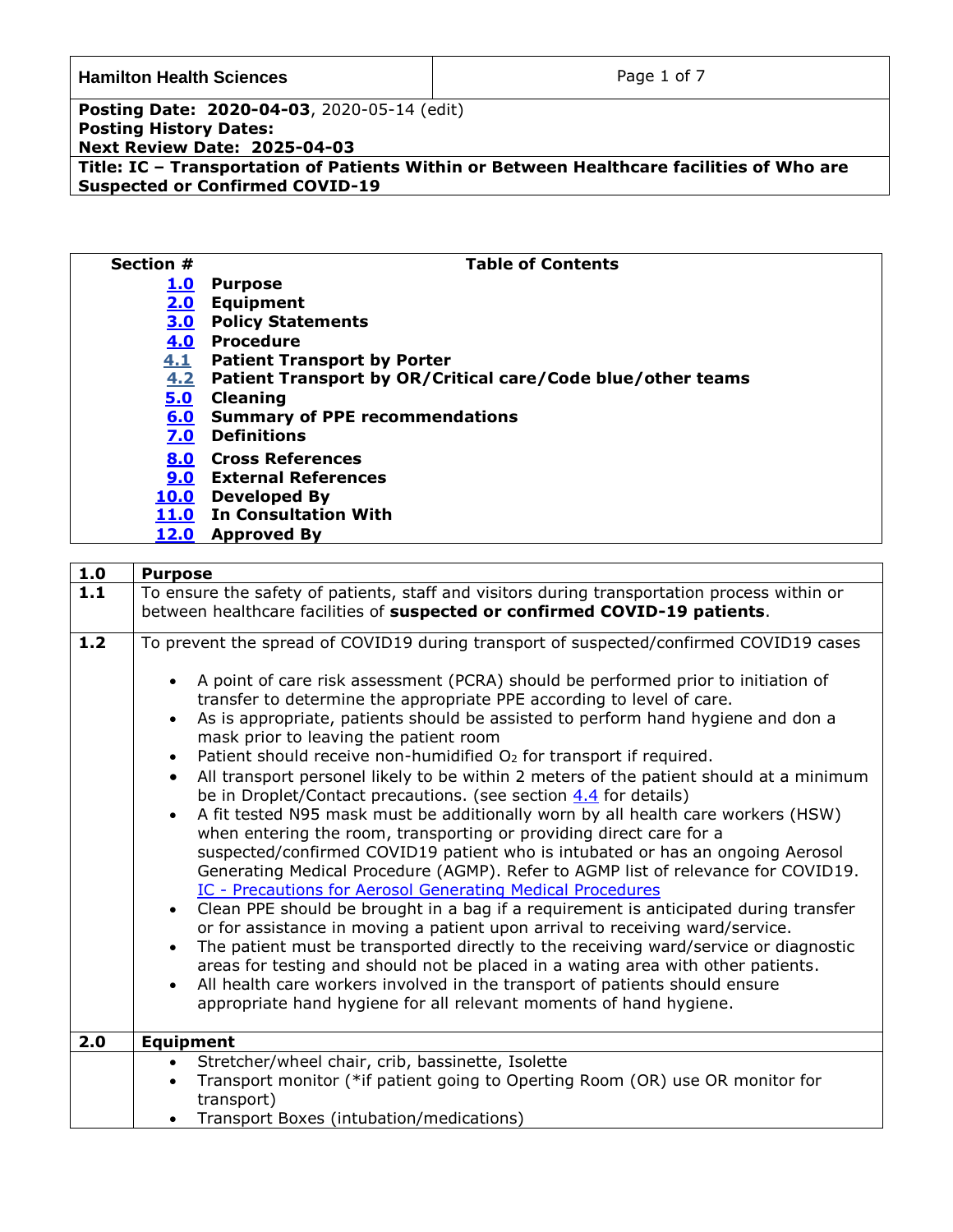**Hamilton Health Sciences Page 2 of 7** 

**Posting Date: 2020-04-03**, 2020-05-14 (edit) **Posting History Dates: Next Review Date: 2025-04-03**

<span id="page-1-1"></span><span id="page-1-0"></span>

|     | I.V. Pumps<br>$\bullet$                                                                         |  |
|-----|-------------------------------------------------------------------------------------------------|--|
|     | Resuscitation bag with appropriate filter and mask                                              |  |
|     | $O2$ tank<br>$\bullet$                                                                          |  |
|     | Clean linen (inclusive of drapes, sheets, towels, gowns, etc.)<br>$\bullet$                     |  |
|     | Disinfectant wipes (Accelerated Hydrogen Peroxide wipe)<br>$\bullet$                            |  |
|     | Clear large plastic bags (clear drapes)<br>$\bullet$                                            |  |
|     | <b>Patient Chart</b><br>$\bullet$                                                               |  |
|     | Suction machine (to remain with clean HCW for use if required)<br>$\bullet$                     |  |
|     |                                                                                                 |  |
| 3.0 | <b>Policy Statements</b>                                                                        |  |
| 3.1 | The movement of patients with suspected or confirmed COVID-19 should be limited with all        |  |
|     | efforts made to ensure initial admission to the most appropriate location and that only         |  |
|     | essential tests are performed outside this location.                                            |  |
|     |                                                                                                 |  |
| 3.2 | Use a pre-planned dedicated route for transport using the shortest route avoiding high traffic  |  |
|     |                                                                                                 |  |
|     | and patient care areas wherever possible.                                                       |  |
| 3.3 | An N95 mask should be worn in addition to droplet/contact precautions in enclosed areas         |  |
|     |                                                                                                 |  |
|     | such as an elevator (as maintaining a 2 meter distance is not possible) for all intubated       |  |
|     | patients and those requiring ongoing AGMPS (eg. non-invasive ventilation (NIV) and/or high      |  |
|     | flow O <sub>2</sub> devices) <u>IC - Precautions for Aerosol Generating Medical Procedures.</u> |  |
|     |                                                                                                 |  |
| 4.0 | <b>Procedure</b>                                                                                |  |
| 4.1 | PCRA must be performed before transportation and patient interaction, to assess the need        |  |
|     | for necessary Hand Hygiene, PPE, Environmental Controls and Administrative Controls.            |  |
|     |                                                                                                 |  |
| 4.2 | <b>Preparation</b>                                                                              |  |
|     |                                                                                                 |  |
|     | <b>Communication</b>                                                                            |  |
|     |                                                                                                 |  |
|     | <b>Sending Unit/Service:</b>                                                                    |  |
|     | Call receiving unit/service (e.g. medical imaging) to ensure:                                   |  |
|     | awareness of Additional Precaution requirements and diagnosis                                   |  |
|     | which door/room to enter receiving unit through to avoid waiting and exposure to                |  |
|     | other patients                                                                                  |  |
|     | prepare equipment/medications currently running                                                 |  |
|     | don appropriate PPE                                                                             |  |
|     | inform prior to departure                                                                       |  |
|     |                                                                                                 |  |
|     |                                                                                                 |  |
|     | <b>Receiving Unit/Service:</b>                                                                  |  |
|     | confirm door and room, equipment, and medications are prepped                                   |  |
|     | check hallway to ensure clear path of entry (service elevators to unit)                         |  |
|     | alert receiving team of transport on their way                                                  |  |
|     | for ward/ICU transfers ensure bed space assigned and equipment/medications ready                |  |
|     | staff to don appropriate PPE                                                                    |  |
|     |                                                                                                 |  |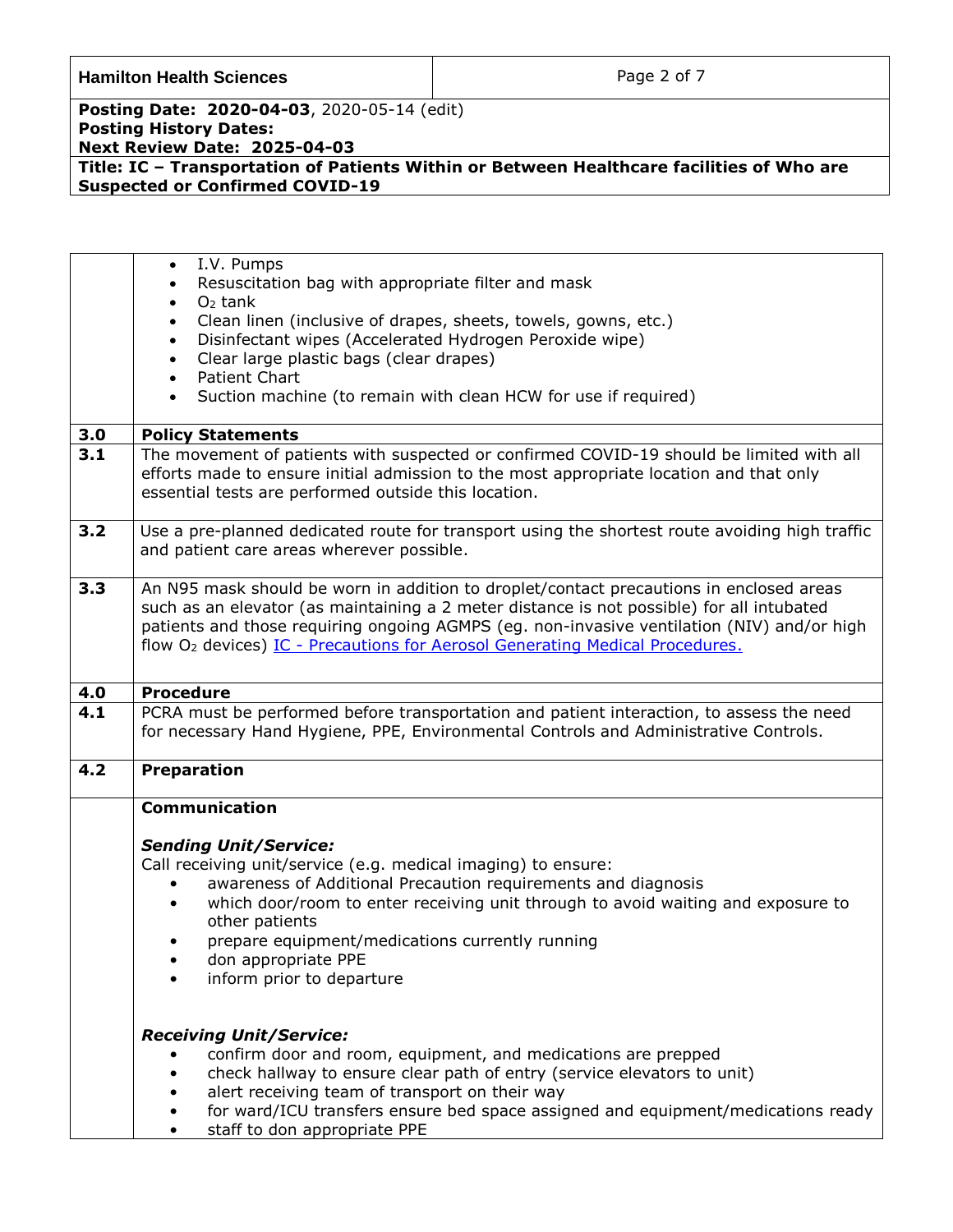| <b>Hamilton Health Sciences</b> |  |
|---------------------------------|--|
|---------------------------------|--|

Page 3 of 7

**Posting Date: 2020-04-03**, 2020-05-14 (edit) **Posting History Dates: Next Review Date: 2025-04-03**

<span id="page-2-0"></span>

|       | If transfer of accountability (TOA) needs to be performed, it should take place<br>$\bullet$                                                                                              |  |
|-------|-------------------------------------------------------------------------------------------------------------------------------------------------------------------------------------------|--|
|       | outside the patient room after doffing off PPE.                                                                                                                                           |  |
| 4.3   | <b>Patient Transport by Porter</b>                                                                                                                                                        |  |
| 4.3.1 | Refer to <b>IC Infection Control During Transportation</b> for a patient requiring Additional                                                                                             |  |
|       | Precautions.                                                                                                                                                                              |  |
|       |                                                                                                                                                                                           |  |
| 4.4   | Patient Transport by OR/Critical care/Code blue/other HCW teams                                                                                                                           |  |
| 4.4.1 | <b>Personnel for transport:</b>                                                                                                                                                           |  |
|       | The composition of the transport teams will vary depending on sending/receving                                                                                                            |  |
|       | unit, personnel available and level of patient care required. Number of personnel                                                                                                         |  |
|       | should be limited to the minimum essential members required for safe tranport of                                                                                                          |  |
|       | the patient.                                                                                                                                                                              |  |
|       | Transport teams may include:<br>$\bullet$                                                                                                                                                 |  |
|       | Anesthesiologist or MRP physician (or delegate), nurse or RT as appropriate<br>$\circ$<br>and HCW(s) designated as "clean"                                                                |  |
|       | HSW(s) designated as "clean" should avoid contact with patient or patient<br>$\circ$                                                                                                      |  |
|       | environment, and will be responsible for supporting efficient and safe                                                                                                                    |  |
|       | transfer and minimizing contamination of public surfaces/areas e.g. elevator                                                                                                              |  |
|       | buttons, clearing corridors, using phones outside patient care areas etc.                                                                                                                 |  |
|       | All other personel in contact with patient and/or patient environment should<br>$\circ$                                                                                                   |  |
|       | avoid outside environmental contamination of their PPE.                                                                                                                                   |  |
|       | Two teams may be necessary for transfers of critical care/code blue/OR patients                                                                                                           |  |
|       | $\circ$ Team 1 - preparing the patient for transport (1 RN & RRT).                                                                                                                        |  |
|       | Team 2 - receiving the patient outside the room to minimize risk of<br>$\circ$                                                                                                            |  |
|       | contamination (MRP or delegate, 1 RRT, any other HCW required to assist                                                                                                                   |  |
|       | with transport) with at least one HCW(s) designated as "clean" as described                                                                                                               |  |
|       | above.                                                                                                                                                                                    |  |
|       | Ensure team has code blue key (if available/appropriate)<br>$\circ$                                                                                                                       |  |
|       | If only one team is available, it will be necessary to remove PPE and put on<br>$\circ$                                                                                                   |  |
|       | clean PPE between patient preparation and transportation.                                                                                                                                 |  |
|       | All members providing direct care or within 2 meters of the patient should<br>$\circ$                                                                                                     |  |
|       | wear N95 respirators in addition to contact+droplet precautions for the                                                                                                                   |  |
|       | intubated patient or patient that requires AGMP during transportIC -                                                                                                                      |  |
|       | <b>Precautions for Aerosol Generating Medical Procedures</b>                                                                                                                              |  |
|       |                                                                                                                                                                                           |  |
|       | HSW(s) involved in direct care of the patient during transport should be wearing PPE<br>$\bullet$<br>appropriate for their level of contact with the patient during transport, which as a |  |
|       | minimum should include droplet/contact precautions.                                                                                                                                       |  |
|       | Transport boxes and patient chart shall be placed in separate clear plastic bags and<br>$\bullet$                                                                                         |  |
|       |                                                                                                                                                                                           |  |
|       | preferably transported by the clean HCW.                                                                                                                                                  |  |
|       |                                                                                                                                                                                           |  |
| 4.4.4 | Transport of Intubated patients or those receiving NIV and/or high flow O <sub>2</sub>                                                                                                    |  |
|       | <b>Intubated patients</b>                                                                                                                                                                 |  |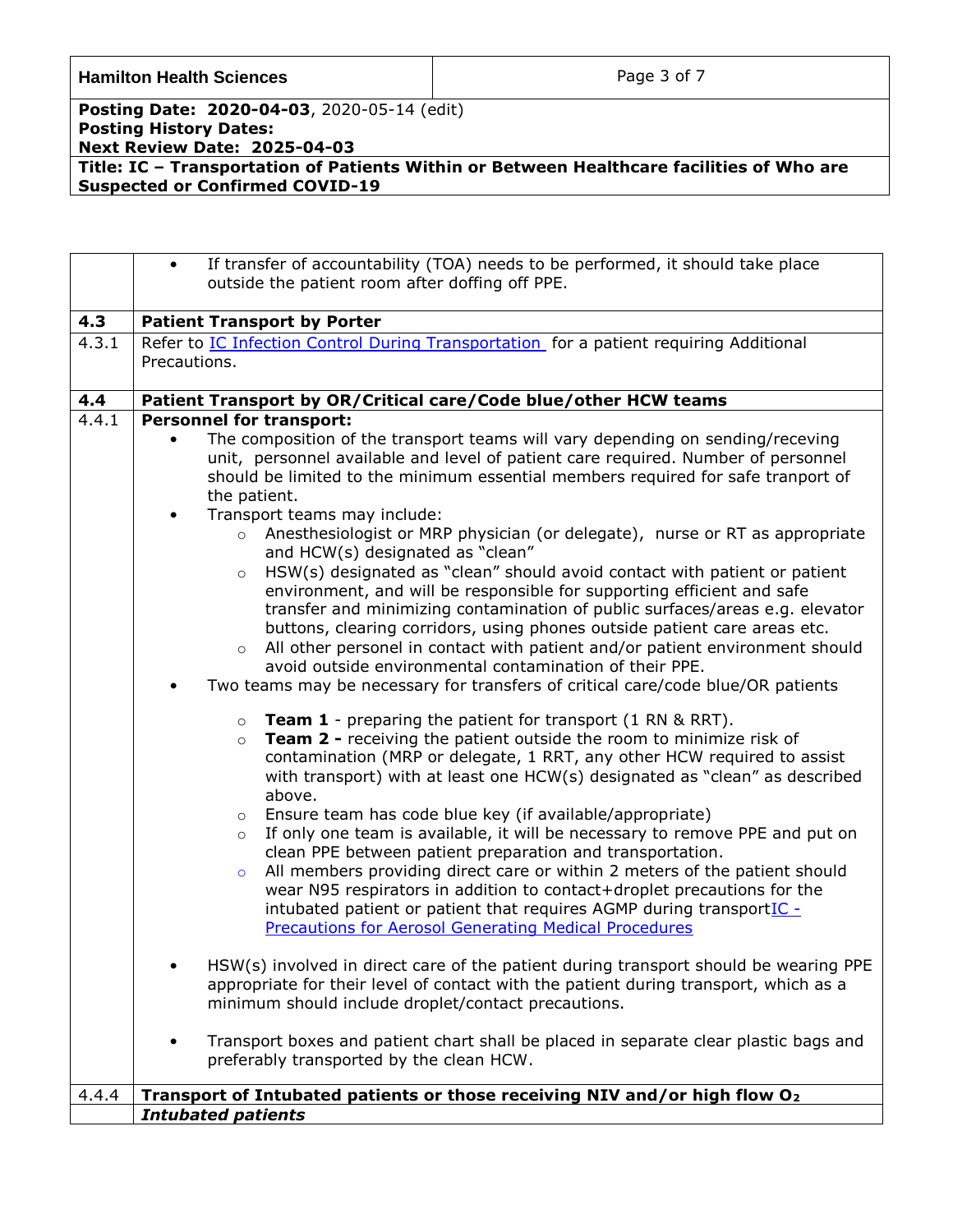**Hamilton Health Sciences Page 4 of 7** 

 $\overline{\phantom{a}}$ 

**Posting Date: 2020-04-03**, 2020-05-14 (edit) **Posting History Dates: Next Review Date: 2025-04-03**

| $\bullet$<br>$\bullet$<br>$\bullet$ | High efficiency filters MUST remain attached to the patient-side of the breathing<br>circuit at all times. In line suction catheters may be left in place and the HME<br>connected to it to prevent dispersion of droplets from the endotracheal tube.<br>Staff involved in bag valve mask ventilation, ventilator disconnections or within 2<br>meters of the patient during transport (e.g. if the route may involve transport via<br>elevator) should be wearing an N95 mask per the Critical Care policy, eye protection,<br>gloves and gowns.<br>Use droplet/contact precautions as a minimum for all other levels of care.<br>Patient may be ventilated by Ambu-bag (with or without PEEP valve) or transport<br>ventilator as appropriate.<br>If appropriate, consider paralyzing the patient prior to disconnection from ventilator<br>circuit to prevent coughing: |
|-------------------------------------|-----------------------------------------------------------------------------------------------------------------------------------------------------------------------------------------------------------------------------------------------------------------------------------------------------------------------------------------------------------------------------------------------------------------------------------------------------------------------------------------------------------------------------------------------------------------------------------------------------------------------------------------------------------------------------------------------------------------------------------------------------------------------------------------------------------------------------------------------------------------------------|
|                                     | $\circ$ Ventilator should be turned off and gas flow stopped, prior to disconnection of<br>circuit with the HME filter remaining attached to the endotracheal tube.<br>The transport device (Ambu bag or ventilator is connected to provide<br>$\circ$<br>ventilation for transport.<br>If required, suction patient with in-line suction prior to departure<br>$\circ$                                                                                                                                                                                                                                                                                                                                                                                                                                                                                                     |
|                                     | Prior to initiating transfer, cover the patient's head with a clean drape to reduce the<br>extent of environmental contamination in the event of accidental disconnection.                                                                                                                                                                                                                                                                                                                                                                                                                                                                                                                                                                                                                                                                                                  |
|                                     | For medical imaging/procedures<br>Patient should be moved onto imaging table and connected to the ventilator.<br>$\circ$<br>The stretcher must remain in the room during the procedure.<br>$\circ$<br>The transport team must approach control room door and remove PPE and<br>$\circ$<br>discard into the waste container/linen hamper in the procedure room,<br>following PPE removal procedures.<br>Once the procedure is complete the team can re-enter the procedure room<br>$\circ$<br>with new clean PPE and remove the patient from the ventilator and attach the<br>patient to the resuscitation bag (or transport ventilator) with mechanical filter.<br>The patient is then transferred to the stretcher/bed.<br>$\circ$                                                                                                                                         |
| $\bullet$<br>$\bullet$              | Patients on non-invasive ventilation and/or receiving high flow O2<br>A mask should be applied over the $O2$ delivery device where possible.<br>Do not transfer with open breathing circuits (high-flow nasal cannulae and non<br>invasive ventilation) or humidified O <sub>2</sub> - Nasal prongs and simple facemasks or non-<br>rebreath (NRB) masks are acceptable for transport.<br>Use non-humidified O <sub>2</sub> delivery for transfer if required.<br>All transporting personal providing direct care or within 2m of the patient, should<br>wear N95 mask in addition to droplet/contact precautions.                                                                                                                                                                                                                                                          |
|                                     |                                                                                                                                                                                                                                                                                                                                                                                                                                                                                                                                                                                                                                                                                                                                                                                                                                                                             |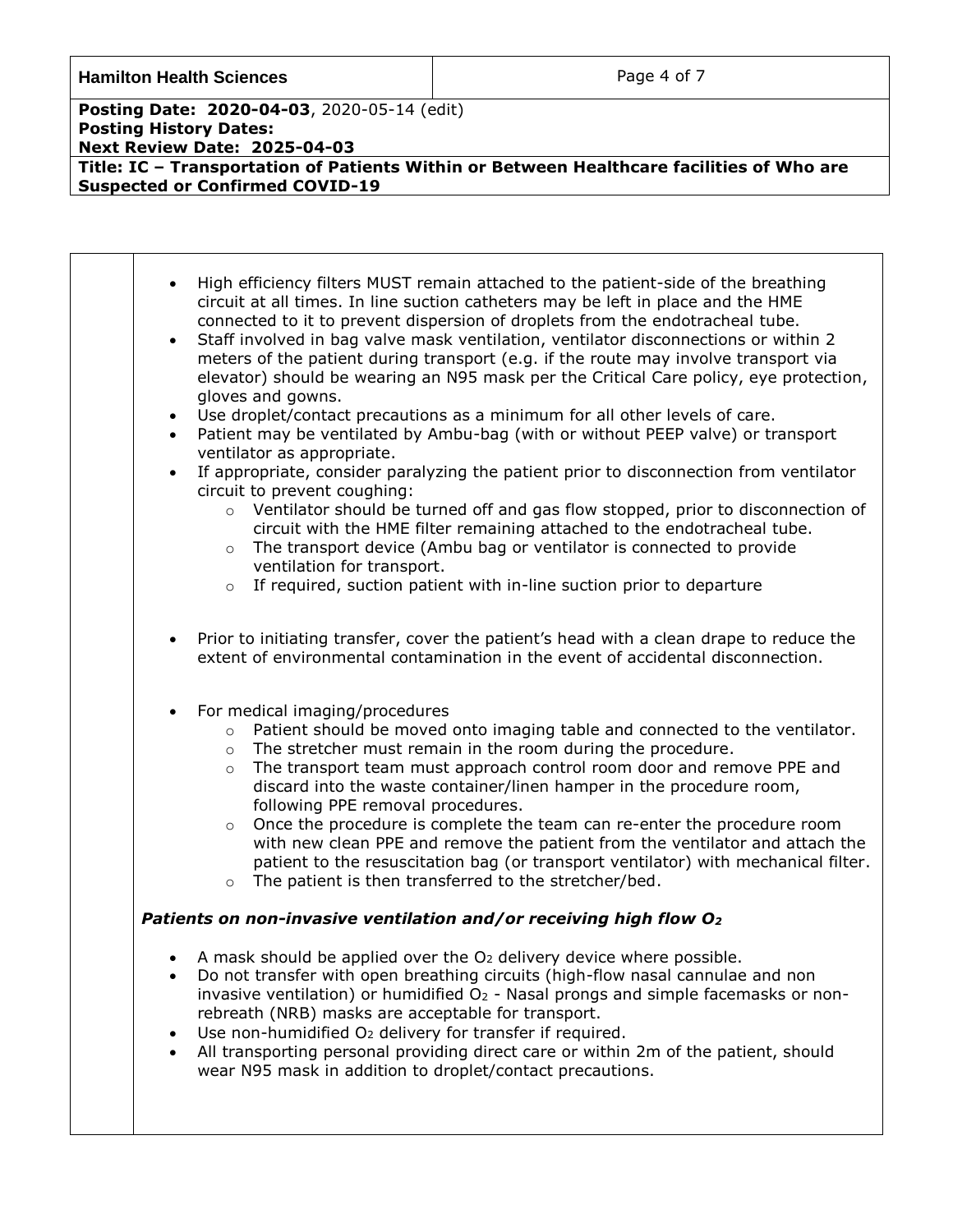**Hamilton Health Sciences Page 5 of 7** 

**Posting Date: 2020-04-03**, 2020-05-14 (edit) **Posting History Dates: Next Review Date: 2025-04-03**

<span id="page-4-0"></span>

| 4.4.5 | <b>Transport of all other patients</b>                                                                                                                                                                                                                                                                                                                                                                                                                                                                                                                                                                                                                                                                                                                                                                                                   |
|-------|------------------------------------------------------------------------------------------------------------------------------------------------------------------------------------------------------------------------------------------------------------------------------------------------------------------------------------------------------------------------------------------------------------------------------------------------------------------------------------------------------------------------------------------------------------------------------------------------------------------------------------------------------------------------------------------------------------------------------------------------------------------------------------------------------------------------------------------|
|       | For transfers to OR, patient should be managed as per COVID OR policy documents.<br>One team member will be responsible for airway management (eg. anesthetist<br>$\circ$<br>or RT) as is appropriate. Droplet and contact precautions for non-AGMP<br>procedures (e.g. Neuraxia, regional, local anesthetic). If any AGMPs are<br>anticipated (e.g. intubation), an N95 mask should be additionally worn prior to<br>the AGMP.<br>Patient shall wear mask during transportation. Nasal prongs and simple facemasks or<br>$\bullet$<br>non-rebreath (NRB) masks are acceptable for transport and a mask can be applied<br>over these if possible.<br>Transporting staff within 2m of the patient will be required to wear as a minimum<br>droplet/contact precautions for all non intubated patients and those without ongoing<br>AGMPs. |
| 5.0   | <b>Cleaning Transport Equipment and Contaminated Areas</b>                                                                                                                                                                                                                                                                                                                                                                                                                                                                                                                                                                                                                                                                                                                                                                               |
|       | Clean and disinfect stretcher/bed handles and IV pole handle with disinfectant wipe<br>$\bullet$<br>before and after use.                                                                                                                                                                                                                                                                                                                                                                                                                                                                                                                                                                                                                                                                                                                |
|       | All non-disposable transport equipment, such as O2 tank, stretcher or bed must be<br>$\bullet$<br>cleaned and disinfected and pushed outside of room to another HCW wearing gloves<br>to clean and disinfect a second time.                                                                                                                                                                                                                                                                                                                                                                                                                                                                                                                                                                                                              |
|       | Disposable equipment no longer necessary must be discarded in appropriate waste<br>$\bullet$<br>container in the room (e.g. unused drugs, filters, ECG electrodes, IV supplies etc.)<br>If patient becomes disconnected form ventilator during transport, disinfection will be<br>$\bullet$<br>required for contaminated environment such as elevators, hallway and equipment<br>used. Routine cleaning for for clinical and public areas as per protocol.                                                                                                                                                                                                                                                                                                                                                                               |
|       |                                                                                                                                                                                                                                                                                                                                                                                                                                                                                                                                                                                                                                                                                                                                                                                                                                          |
|       |                                                                                                                                                                                                                                                                                                                                                                                                                                                                                                                                                                                                                                                                                                                                                                                                                                          |
|       |                                                                                                                                                                                                                                                                                                                                                                                                                                                                                                                                                                                                                                                                                                                                                                                                                                          |
|       |                                                                                                                                                                                                                                                                                                                                                                                                                                                                                                                                                                                                                                                                                                                                                                                                                                          |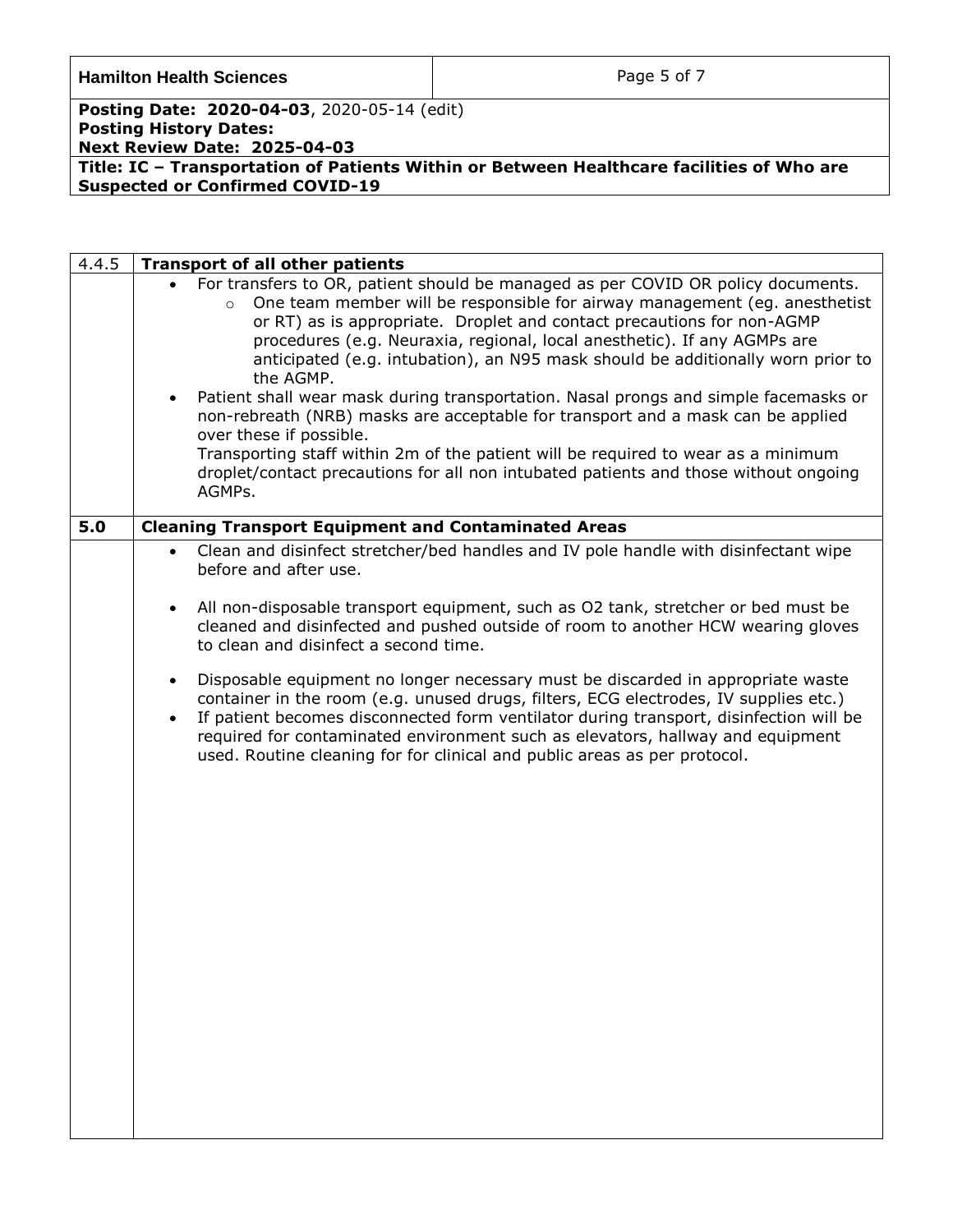| <b>Hamilton Health Sciences</b>                                                           | Page 6 of 7 |
|-------------------------------------------------------------------------------------------|-------------|
| <b>Posting Date: 2020-04-03, 2020-05-14 (edit)</b>                                        |             |
| <b>Posting History Dates:</b>                                                             |             |
| <b>Next Review Date: 2025-04-03</b>                                                       |             |
| Title: IC - Transportation of Patients Within or Between Healthcare facilities of Who are |             |
| <b>Suspected or Confirmed COVID-19</b>                                                    |             |

<span id="page-5-1"></span><span id="page-5-0"></span>